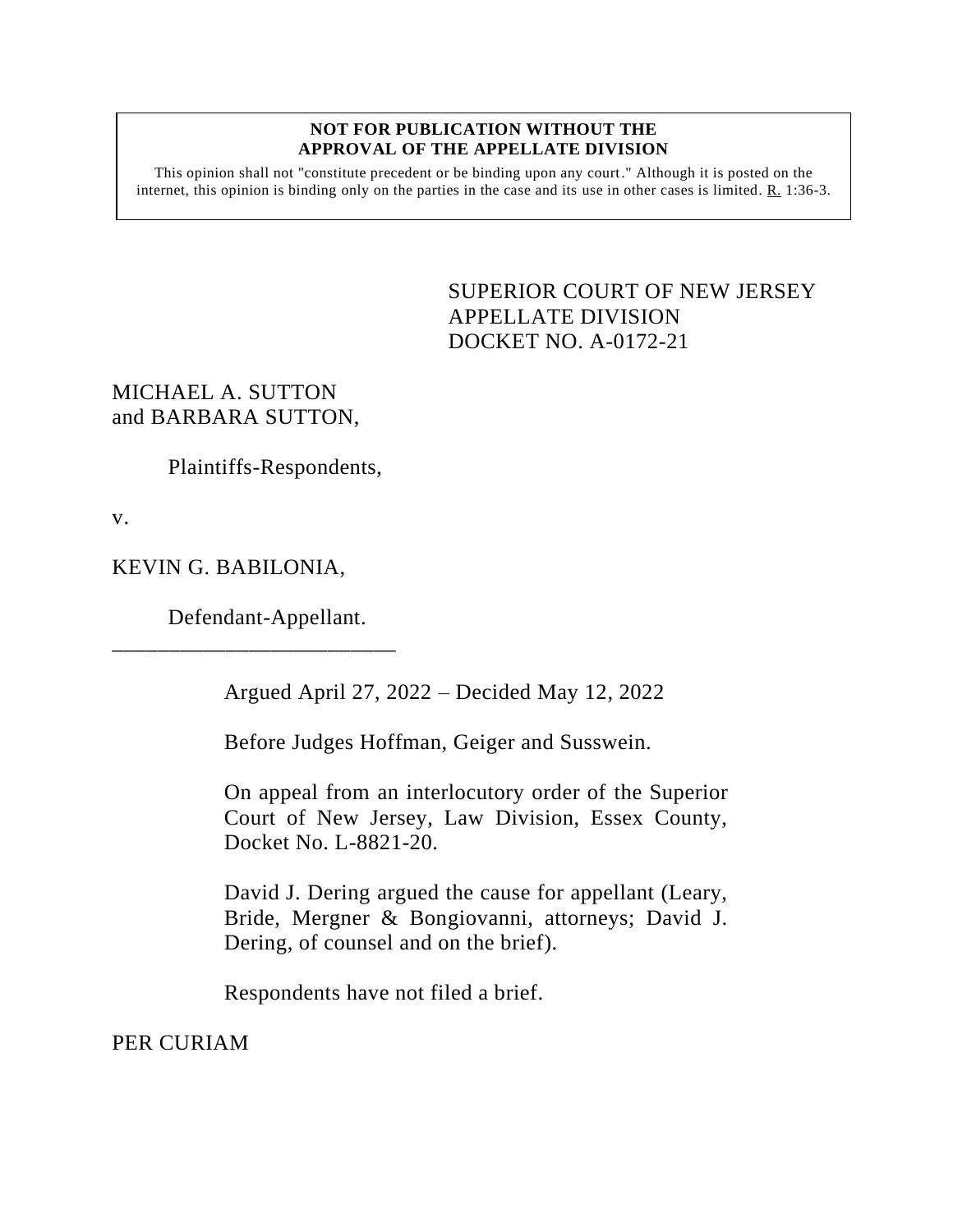By leave granted, defendant appeals from the Law Division order denying the summary judgment dismissal of plaintiffs' 1 complaint and a later order denying reconsideration. Defendant contends the motion court erred in ruling the Second Omnibus COVID-19 Order extended plaintiffs' statute of limitations by fifty-six days, and by finding, on reconsideration, that plaintiffs "substantially complied" with the two-year statute of limitations. We reverse.

I.

According to plaintiffs' complaint, on November 21, 2018, plaintiff was travelling on Route 78 West in Millburn when he sustained injuries in a car crash between his vehicle and a vehicle driven by defendant Kevin Babilonia. Plaintiffs alleged the accident was caused by defendant operating his vehicle in "a careless, negligent manner." In addition, the complaint alleged that plaintiff sustained additional injuries when defendant "exited his motor vehicle and then physically assaulted [p]laintiff for no justifiable reason." Plaintiffs' complaint sought compensatory and punitive damages.

Plaintiff consulted with an attorney regarding his claim six days before the statute of limitations expired. According to the certification of the attorney,

<sup>&</sup>lt;sup>1</sup> In this opinion, we refer to Michael A. Sutton and Barbara Sutton collectively as plaintiffs, and Michael A. Sutton individually as plaintiff. Barbara Sutton sues per quod.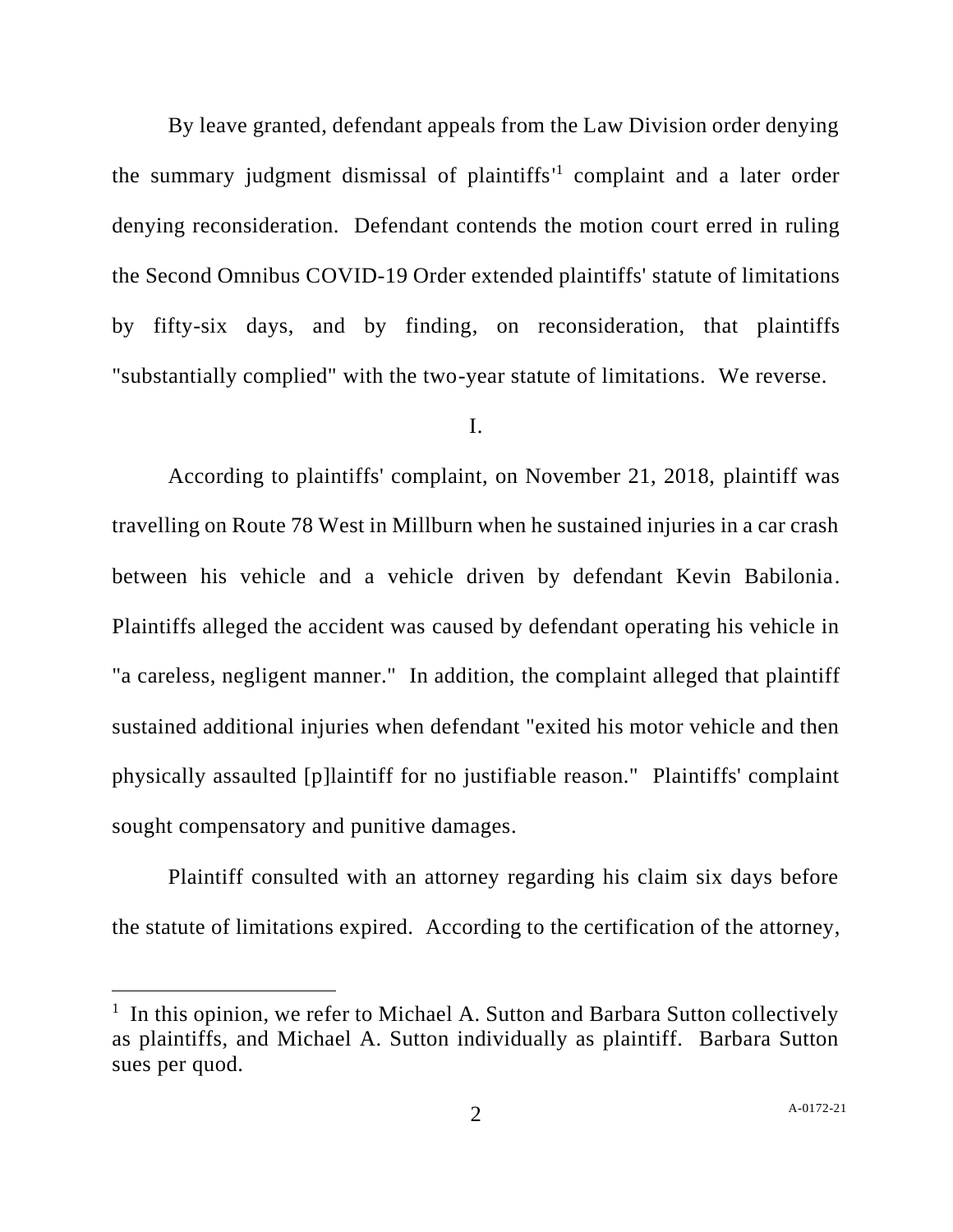he explained to plaintiff that the statute of limitations was about to run in just six days, requiring plaintiffs to act with haste. On November 17, 2020, four days before the statute of limitations was set to expire, plaintiffs hired the attorney to represent them. On November 18, 2020, the attorney sent plaintiffs an email requesting information he needed to properly file the complaint, including the specifics of plaintiffs' claim, the date and location of the accident, and related information.

On the afternoon of November 19, 2020, plaintiffs dropped off a check and other paperwork to the attorney to cover filing and service fees. That same day, the attorney drafted a complaint and sent it to plaintiffs for review. On Friday, November 20, 2020, the attorney sent plaintiffs the final draft of the complaint for plaintiffs' review. Later that afternoon, the attorney attempted to file the complaint electronically, along with a case information statement, and a filing letter. The attorney used his account in the "eCourts" system for electronic filing and his "JACS" account for electronic payment of filing fees.

According to the attorney, he "encountered a number of problems" getting the eCourts system to accept his filing documents. The attorney shut down his computer multiple times, exited and re-entered the eCourts system, and rebooted his computer while attempting to get the eCourts system to accept his filing documents. Following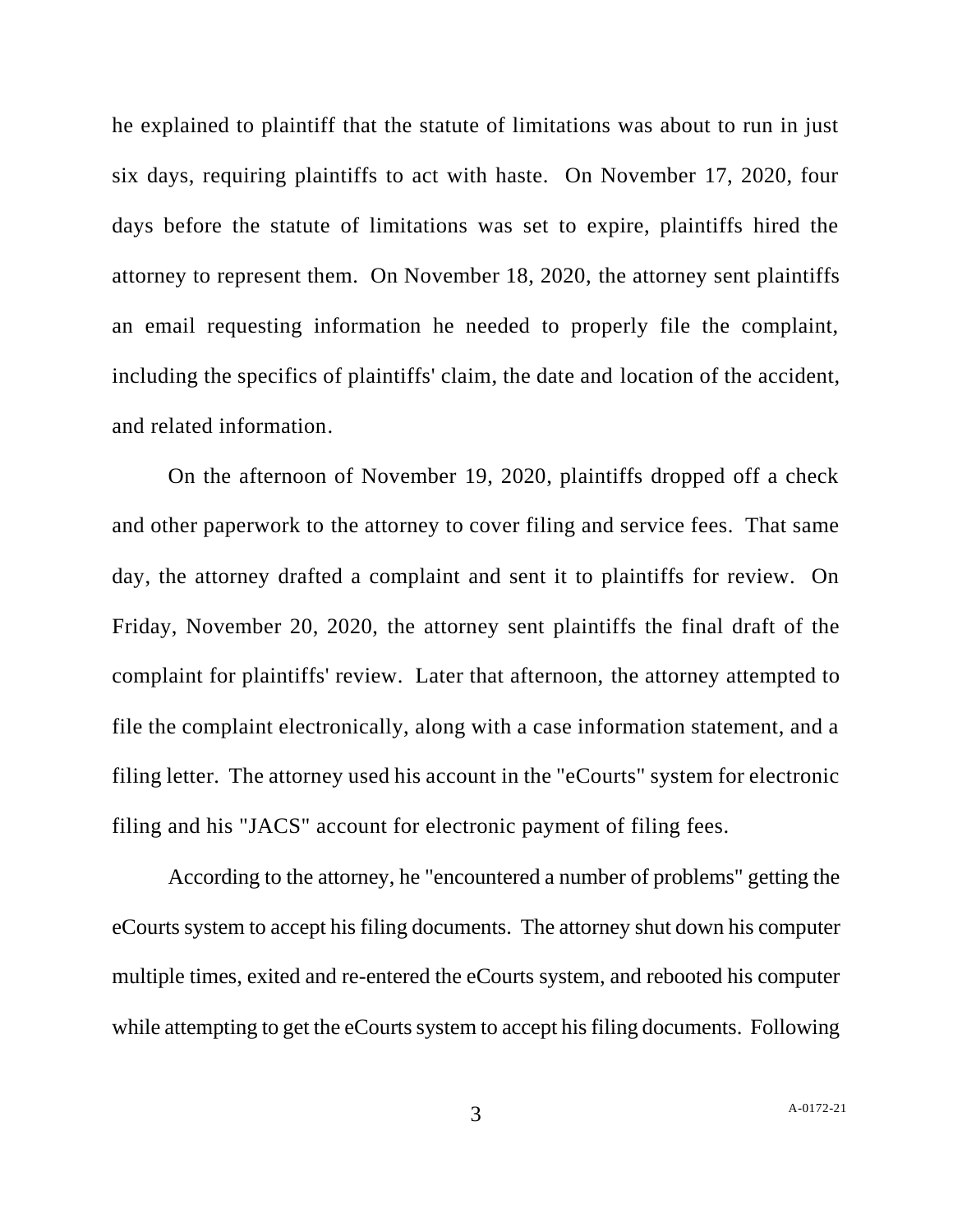several attempts, the attorney believed he successfully filed plaintiffs' complaint in the eCourts system. The attorney then waited to receive a docket number. When he did not receive a docket number after an unusually long time, the attorney called the "help desk" at eCourts. Each time, the eCourts representative informed the attorney that the system did not list the case, but that the representative would "check this out and get back to [him.]" The attorney claims these representations caused him to delay immediate action. The eCourts system did not accept plaintiffs' complaint; as a result, plaintiffs' complaint was filed more than a month after the statute of limitations expired.

The attorney finally succeeded in filing plaintiffs' complaint on December 23, 2020. Defendant filed an answer in February 2021, and then moved to dismiss the complaint as time-barred.

Initially, the motion judge noted that the two-year statute of limitations ran on November 21, 2020, and that plaintiffs' complaint was not filed until December 23, 2020. Notwithstanding the late filing, the judge concluded that the bar of the statute of limitations did not apply because the Second Omnibus Order "exclude[d] the period of March 16, 2020 through May 10, 2020, so that's [fifty-six] days." By adding fifty-six days beyond November 21,2020, the judge determined the complaint was timely filed.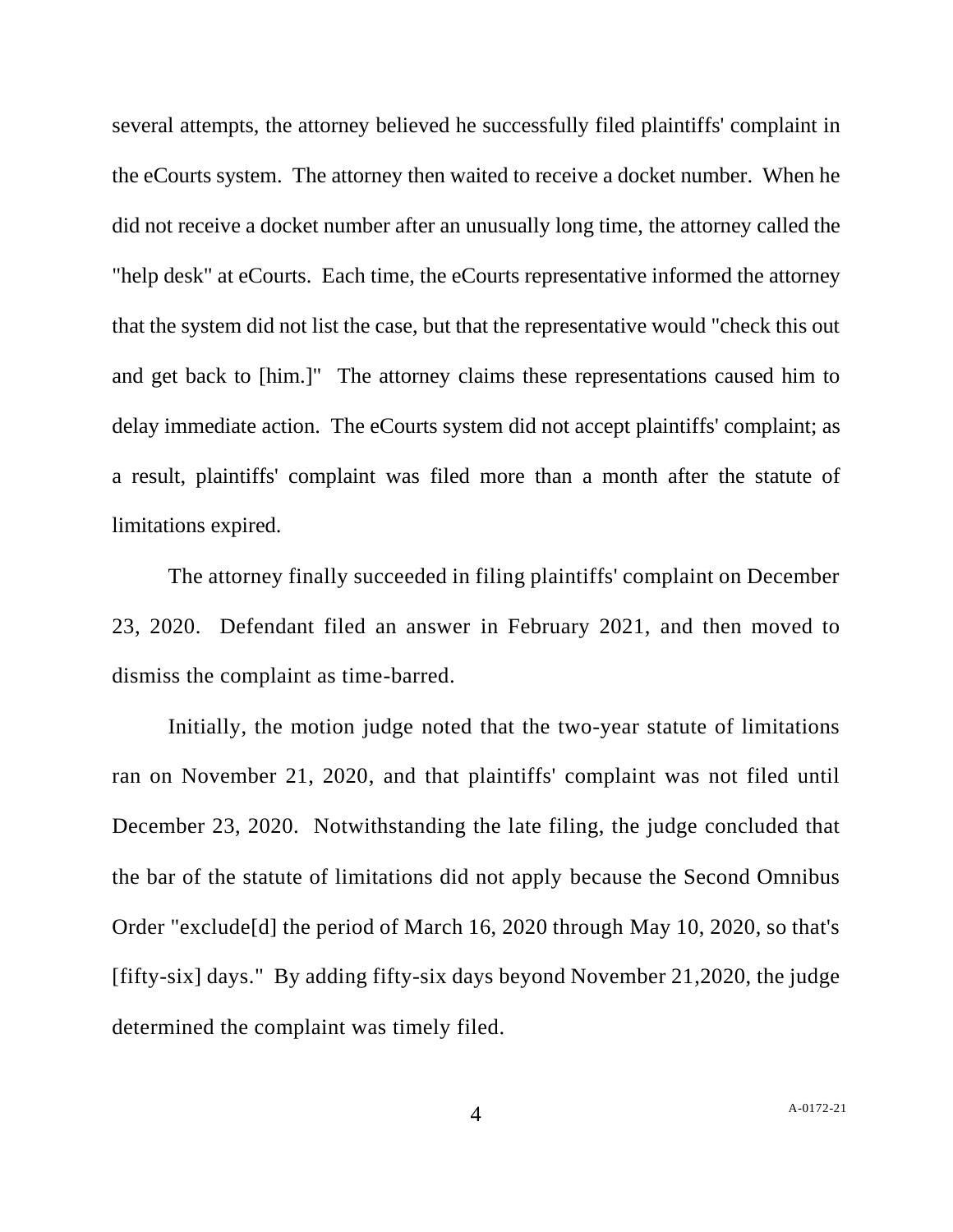On July 23, 2021, the motion judge denied defendant's motion for reconsideration, reiterating his reasoning regarding the fifty-six-day extension. In addition, the judge provided an alternative basis for denying defendant's motion, finding that plaintiffs substantially complied with the statute of limitation based upon the unsuccessful efforts of their attorney and the problems he encountered with electronic filing on eCourts. The judge announced this alternative basis for his ruling without making any specific findings regarding application of the doctrine of substantial compliance.

Defendant successfully moved for leave to appeal. On appeal, defendant argues that the plain language of the Supreme Court's Second Omnibus Order did not serve to add fifty-six days to all statutes of limitation for all actions. Defendant further argues that the record does not support the application of the doctrine of substantial compliance to excuse the late filing in this case. As a result, defendant urges us to reverse

# II.

## A.

This court reviews a trial court's grant or denial of a motion for summary judgment de novo. Branch v. Cream-O-Land Dairy, 244 N.J. 567, 582 (2021); Christian Mission John 3:16 v. 63 Passaic City, 243 N.J. 175, 184 (2020); This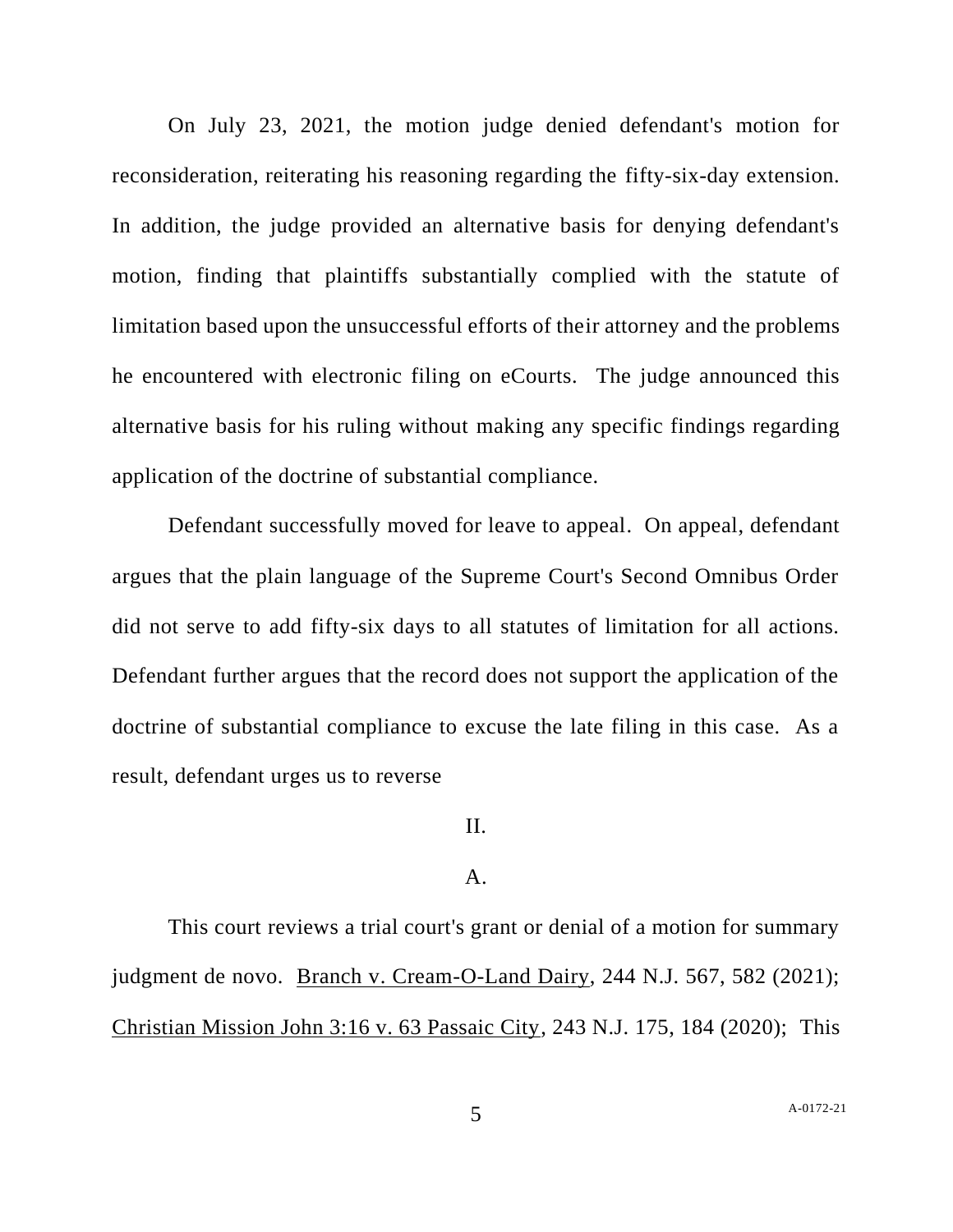court applies the same standard as the trial court, considering "whether the competent evidential materials presented, when viewed in the light most favorable to the non-moving party, are sufficient to permit a rational factfinder to resolve the alleged disputed issue in favor of the non-moving party." Brill v. Guardian Life Ins. Co. of Am., 142 N.J. 520, 540 (1995).

A motion for summary judgment must be granted "if the pleadings, depositions, answers to interrogatories and admissions on file, together with the affidavits, if any, show that there is no genuine issue as to any material fact challenged and that the moving party is entitled to a judgment or order as a matter of law." Ibid. "To decide whether a genuine issue of material fact exists, the trial court must 'draw[] all legitimate inferences from the facts in favor of the non-moving party.'" Friedman v. Martinez, 242 N.J. 450, 472 (2020) (alteration in original) (quoting Globe Motor Co. v. Igdalev, 225 N.J. 469, 480 (2016)); see also Brill, 142 N.J. at 540.

#### B.

On April 24, 2020, our Supreme Court issued the Second Omnibus Order to address the impact of the COVID-19 pandemic on our court system. The order provides, in relevant part:

> In the computation of time periods under the Rules of Court and under any statute of limitations for matters in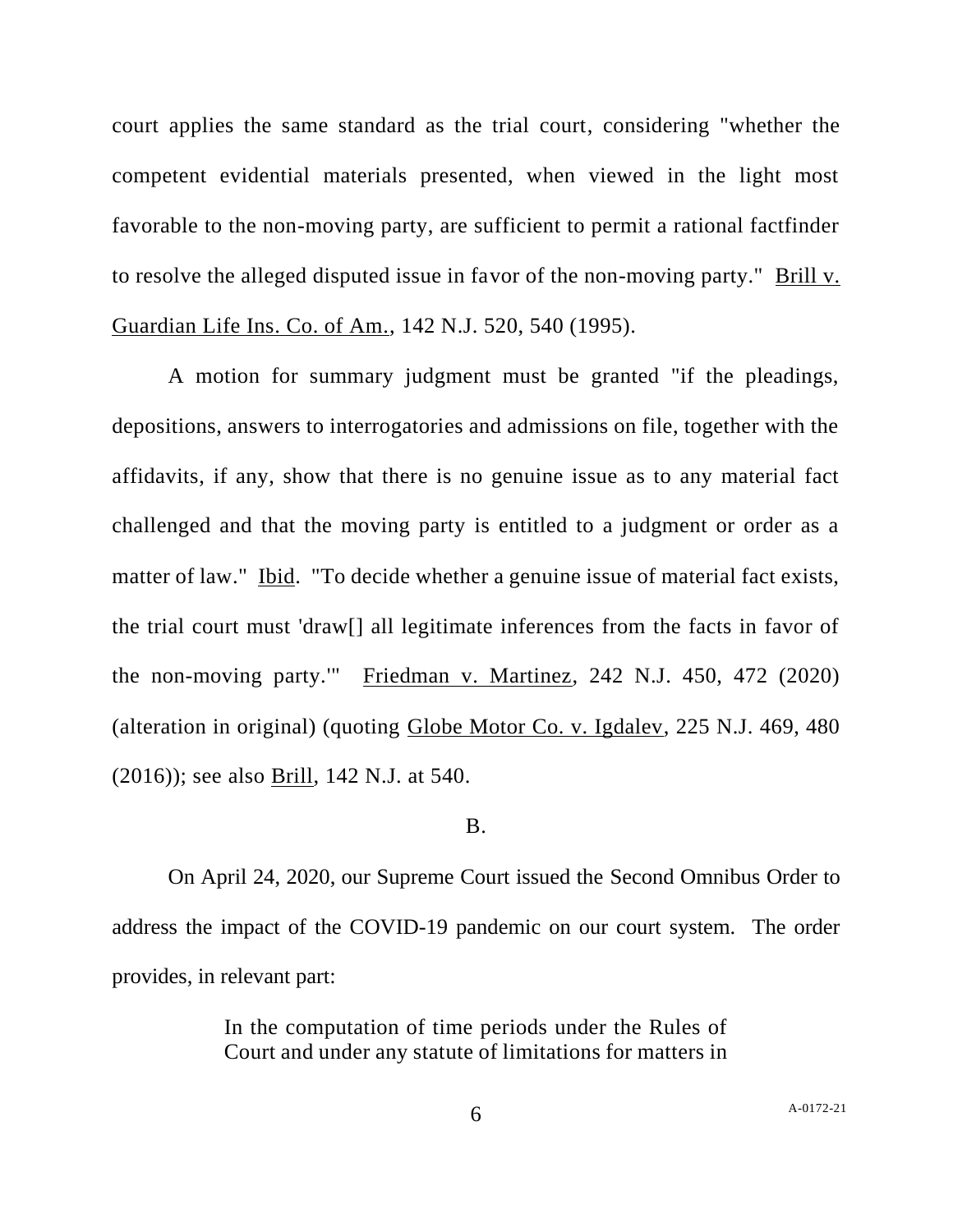all courts, for purposes of filing deadlines, except as otherwise provided in this order, the period from March 16 through May 10, 2020 shall be deemed the same as a legal holiday.

Rule 1:3-1 provides:

In computing any period of time fixed by rule or court order . . . [the] last day of the period so computed is to be included, unless it is a Saturday, Sunday, or legal holiday, in which event the period runs until the end of the next day which is neither a Saturday, Sunday nor legal holiday. In computing a period of time less than 7 days, Saturday, Sunday and legal holidays shall be excluded.

The motion court denied defendant's motion for summary judgment because it interpreted the Second Omnibus Order to add fifty-six days to plaintiffs' two-year statute of limitations. We find no support for the motion court's interpretation of the Second Omnibus Order.

Rule 1:3-1 makes clear that where the statute of limitations expires on a legal holiday, the party may act on the next day that is not a Saturday, Sunday, or legal holiday. The Second Omnibus Order converted every day, from March 16 to May 10, 2020, into a legal holiday. For example, if a plaintiff's statute of limitations ran on April 7, 2020, a plaintiff could satisfy the statute of limitations by filing a complaint on May 11, 2020. In this case, however, plaintiffs' statute of limitations ran on November 22, 2020, well beyond the March 16 to May 10,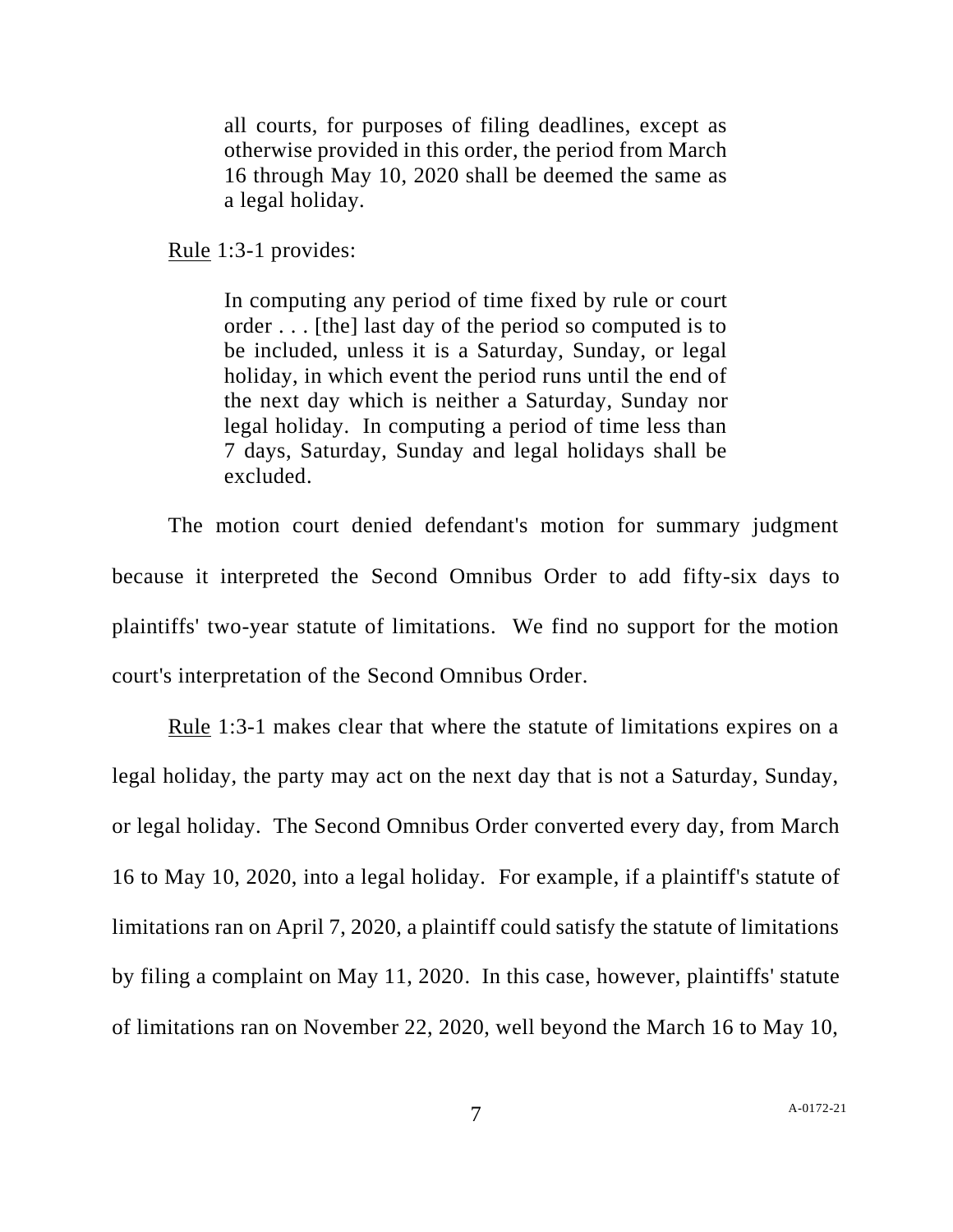2020 period. The Second Omnibus Order did not extend the statute of limitations for a fifty-six-day period as to plaintiff's claims. Accordingly, the motion court incorrectly found plaintiffs timely filed their complaint pursuant to the Second Omnibus Order.

## C.

"Courts invoke the doctrine of substantial compliance to 'avoid the technical defeats of valid claims." Negron v. Llarena, 156 N.J. 296, 305 (1998) (quoting Zamel v. Port of New York Auth., 56 N.J. 1, 6 (1970)). Quoting from our opinion in Bernstein v. Board of Trustees of Teachers Pension & Annuity Fund, 151 N.J. Super. 71, 76-77 (App. Div. 1977), Negron set out the elements of substantial compliance as follows:

> (1) the lack of prejudice to the defending party; (2) a series of steps taken to comply with the statute involved; (3) a general compliance with the purpose of the statute; (4) a reasonable notice of petitioner's claim; and (5) a reasonable explanation why there was not a strict compliance with the statute.

[Negron, 156 N.J. at 305.]

In Est. of Vida ex rel. Kesciova v. City of Garfield, 330 N.J. Super. 225, 230 (App. Div. 2000), we applied Negron, allowing a wrongful death action to proceed even though plaintiff filed her amended complaint after the statute of limitations expired. We found defendant knew of plaintiff's claim twelve days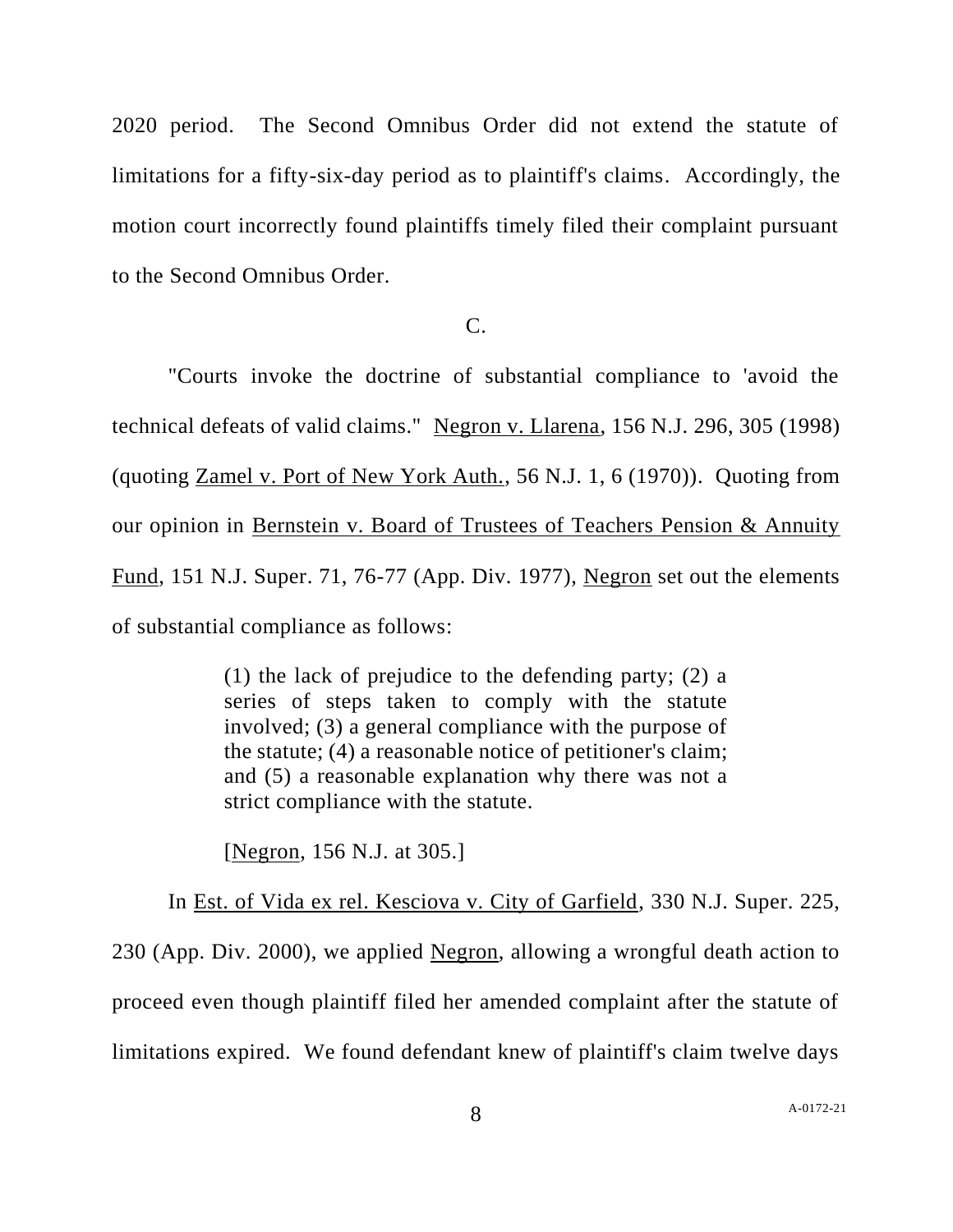before the expiration of the statute of limitations. Ibid. We further found defendant received all necessary information within the limitations period and plaintiff took immediate action to notify defendant of its claim. Ibid. Under these circumstances, we "hesitate[d] to bar an action based on a technical defect" and applied the doctrine of substantial compliance. Id. at 231.

Unlike Est. of Vida, in this case, plaintiffs cannot satisfy all five requirements to support application of the doctrine of substantial compliance. While it appears that plaintiffs can satisfy the first three Negron requirements, the record contains no evidence that defendant received, within the statutory period, "reasonable notice of [plaintiffs'] claim," Negron, 156 N.J. at 305, or even notice of plaintiffs' intention to make a claim. Nor does the record contain any evidence that defendant's insurance carrier ever received any notice of the pendency of any suit, or an intention to make a claim, within the statutory period. In both Negron and Kesciova, the defendant learned of the plaintiff's intention to make a claim within the statutory period. The record lacks any evidence that would satisfy the fourth Negron factor.

The record also lacks sufficient credible evidence to satisfy the fifth Negron factor. It appears undisputed that electronic filing of Essex County matters through the eCourts system became mandatory in 2017. According to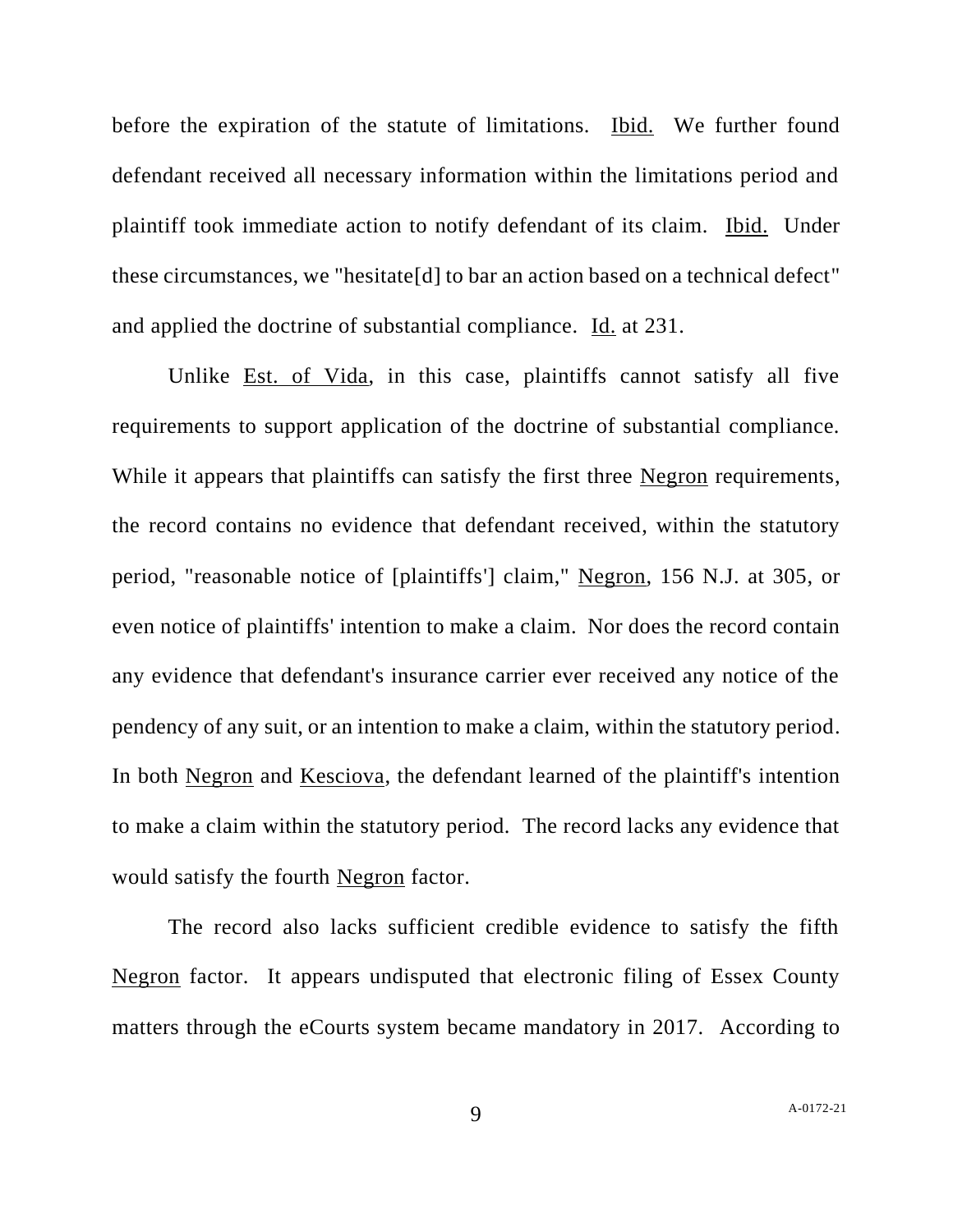the eCourts header notation on the complaint in this matter, plaintiffs' complaint was not filed until December 23, 2020. In opposition to defendant's summary judgment motion, plaintiffs' attorney submitted a certification wherein he recounted that plaintiffs retained him approximately six days prior to the expiration of the statute of limitations, that he attempted to file a complaint via eCourts on November 20, 2020, and initially believed that he had succeeded in doing so. The attorney then attempted to check on the status of the complaint on an unspecified date thereafter, when he did not receive a docket number. This led to a call to the eCourts Help Desk on an unspecified date, when he claims he spoke with an unidentified person, and then waited for an unspecified period of time, before finally achieving the successful eCourts filing on December 20, 2020. No evidence was presented to the motion court regarding any further specifics, such as the reasons for not appreciating the lack of confirmation of filing on November 20th, or the reasons for the delay in following up regarding the filing after he contacted the eCourts Help Desk.

In appropriate cases, the doctrine of substantial compliance can be utilized to excuse a plaintiff's late filing, provided the plaintiff can satisfy the elements required for application of the doctrine. Because plaintiffs failed to satisfy the fourth and fifth required elements for the motion court to apply the doctrine in